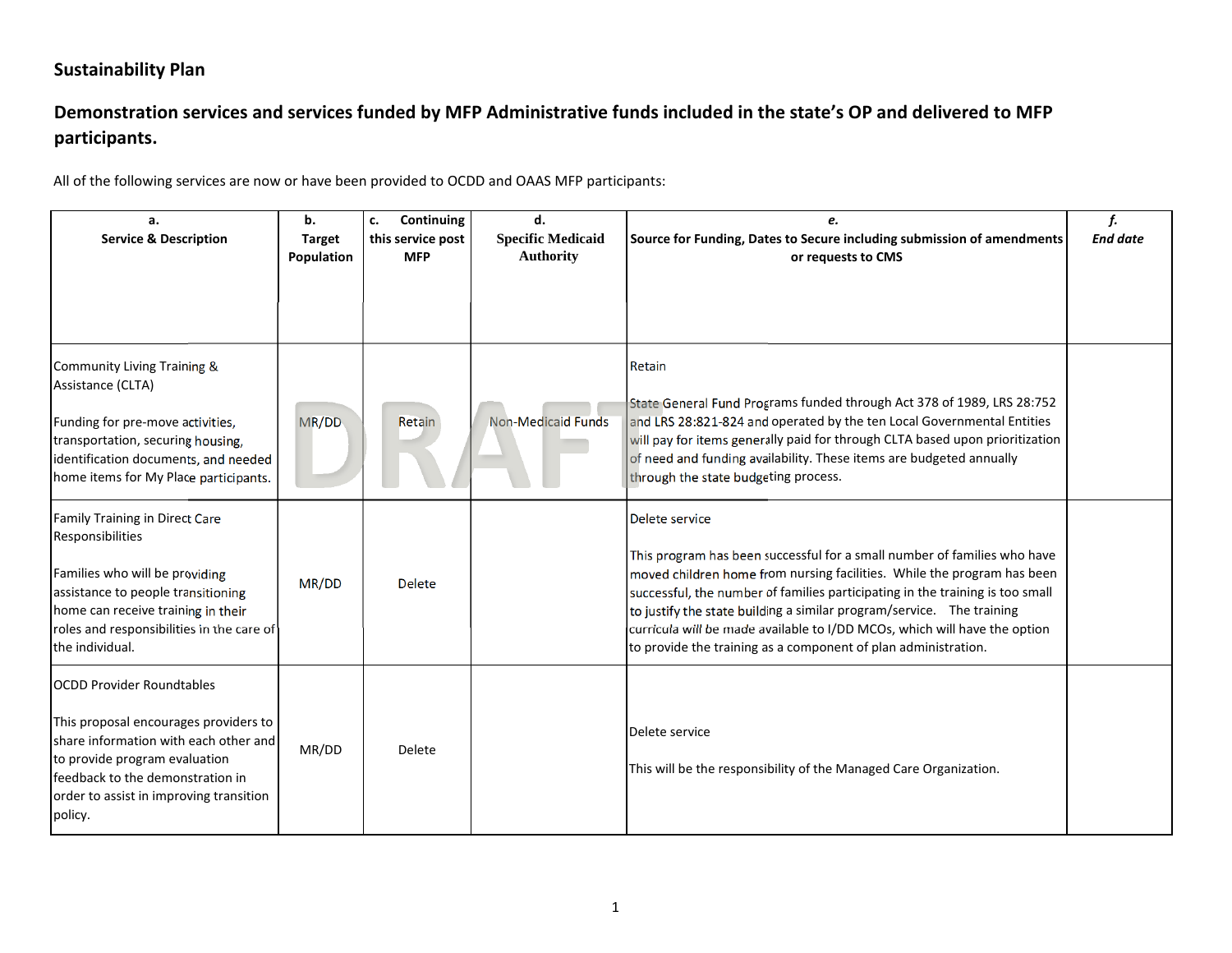# Demonstration services and services funded by MFP Administrative funds included in the state's OP and delivered to MFP **participants.**

| a.<br><b>Service &amp; Description</b>                                                                                                                                               | b.<br><b>Target</b><br>Population | Continuing<br>c.<br>this service post<br><b>MFP</b> | d.<br><b>Specific Medicaid</b><br><b>Authority</b> | e.<br>Source for Funding, Dates to Secure including submission of amendments<br>or requests to CMS                                                                                                | f.<br><b>End date</b> |
|--------------------------------------------------------------------------------------------------------------------------------------------------------------------------------------|-----------------------------------|-----------------------------------------------------|----------------------------------------------------|---------------------------------------------------------------------------------------------------------------------------------------------------------------------------------------------------|-----------------------|
|                                                                                                                                                                                      |                                   |                                                     |                                                    |                                                                                                                                                                                                   |                       |
| <b>Facilitated Family Communication</b><br>Family counseling for caregivers and<br>siblings of individuals with DD moving<br>home from nursing facilities, ICFs/DD,<br>and hospitals | MR/DD                             | <b>Delete</b>                                       |                                                    | Delete service<br>This will be the responsibility of the Managed Care Organization. Formal<br>counseling options are offered in the behavioral health service array for<br>persons who qualify.   |                       |
| <b>Health Care Communication</b><br>Assistance for people who do not<br>speak English                                                                                                | MR/DD                             | <b>Delete</b>                                       |                                                    | Delete service<br>This will be the responsibility of the Managed Care Organization. This<br>administrative support was not used frequently because Medicaid<br>transition services are available. |                       |
| <b>Legal Consultation</b><br>Payment for attorney fees, filings, and<br>notary to resolve legal barriers to<br>transition                                                            | MR/DD                             | <b>Delete</b>                                       |                                                    | Delete service<br>Discontinued in 2013 due to a lack of use.                                                                                                                                      |                       |
| <b>Physician Consultation</b><br>Assistance for transition planning and<br>completion of documents (90L)                                                                             | MR/DD                             | Delete                                              |                                                    | Delete service<br>Discontinued in 2013 due to a lack of use.                                                                                                                                      |                       |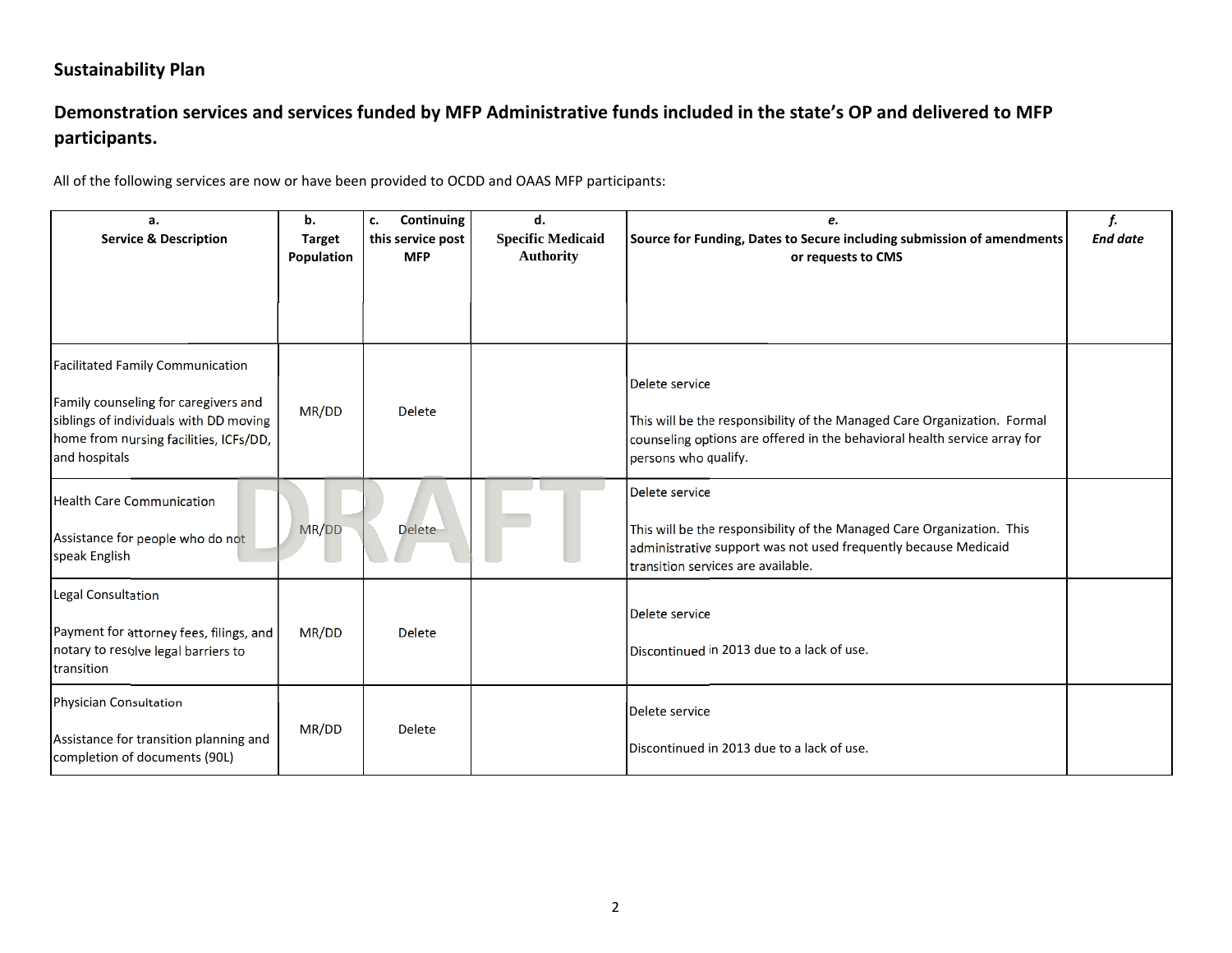# Demonstration services and services funded by MFP Administrative funds included in the state's OP and delivered to MFP **participants.**

| а.<br><b>Service &amp; Description</b>                                                                                                                                                                                                                                                                                                                    | b.<br><b>Target</b><br>Population | Continuing<br>c.<br>this service post<br><b>MFP</b> | d.<br><b>Specific Medicaid</b><br><b>Authority</b>  | e.<br>Source for Funding, Dates to Secure including submission of amendments<br>or requests to CMS                                                                                                                                                                                                                                | f.<br><b>End date</b> |
|-----------------------------------------------------------------------------------------------------------------------------------------------------------------------------------------------------------------------------------------------------------------------------------------------------------------------------------------------------------|-----------------------------------|-----------------------------------------------------|-----------------------------------------------------|-----------------------------------------------------------------------------------------------------------------------------------------------------------------------------------------------------------------------------------------------------------------------------------------------------------------------------------|-----------------------|
| <b>Housing Relocation Assistance Real</b><br>Estate agents are contracted with and<br>assigned to find and secure housing<br>for MFP participants.                                                                                                                                                                                                        | MR/DD                             | Delete                                              |                                                     | Delete service<br><b>This</b><br>administrative support has been successful in facilitating transitions. OCDD<br>will work closely with MCOs on establishing statewide and regional<br>strategies for addressing barriers to transition, including securing<br>appropriate housing. This approach will be suggested as an option. |                       |
| <b>Direct Service Workforce</b><br><b>Specialization Training</b><br>Training for Direct Service Workers to<br>enhance the care they can provide to<br>the people they serve. Two trainings<br>have been developed by OCDD<br>professionals.<br>· Positive Behavior Supports (14<br>hours)<br>• Nursing/Medical/ Physical Supports<br>Training (24 hours) | MR/DD                             | Reatin                                              | <b>Specific Medicaid</b><br>Authority - Waiver, SPA | Retain<br>The I/DD MLTSS proposal incorporates provider credentialing that utilizes<br>these training curricula to certify skills development in advanced supports<br>provision. This credentialing program will be offered by the contracted<br>managed care plans.                                                              |                       |
| <b>Transition Coordination</b><br>Available for 365 days following the<br>move to work with SC and providers<br>to make the transition successful                                                                                                                                                                                                         | MR/DD                             | Retain                                              | Specific Medicaid<br>Authority - Waiver, SPA        | Retain<br>The I/DD MLTSS proposal includes a comprehensive transition and<br>diversion expectation applied across the population and to qualified<br>institutions consistent with the MFP Demo. These duties will be carried out<br>through the support coordination function.                                                    |                       |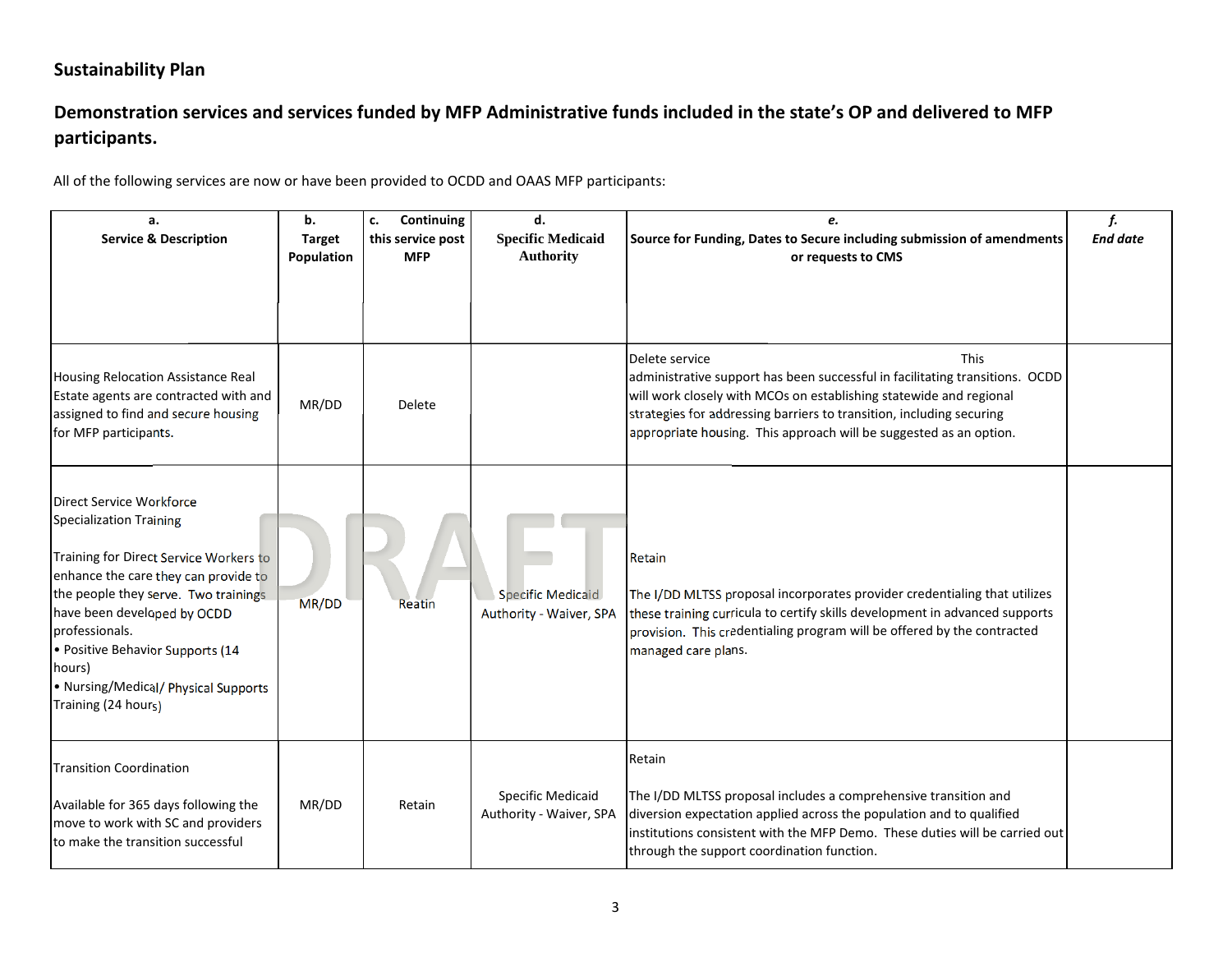# Demonstration services and services funded by MFP Administrative funds included in the state's OP and delivered to MFP **participants.**

| a.<br><b>Service &amp; Description</b>                                                                                                                                                                                                                                                                                                                  | b.<br><b>Target</b><br>Population | Continuing<br>c.<br>this service post<br><b>MFP</b> | d.<br><b>Specific Medicaid</b><br><b>Authority</b> | e.<br>Source for Funding, Dates to Secure including submission of amendments<br>or requests to CMS                                                                                                                                                                                                                                                      | f.<br><b>End date</b> |
|---------------------------------------------------------------------------------------------------------------------------------------------------------------------------------------------------------------------------------------------------------------------------------------------------------------------------------------------------------|-----------------------------------|-----------------------------------------------------|----------------------------------------------------|---------------------------------------------------------------------------------------------------------------------------------------------------------------------------------------------------------------------------------------------------------------------------------------------------------------------------------------------------------|-----------------------|
|                                                                                                                                                                                                                                                                                                                                                         |                                   |                                                     |                                                    |                                                                                                                                                                                                                                                                                                                                                         |                       |
| <b>Support Coordination Care Curriculum</b><br>and Training<br>A systematic means of training<br>Support Coordinators, with well-<br>designed competency measures, is<br>needed to accomplish the outcomes<br>desired, including that of successful<br>risk mitigation, development of<br>community and natural supports, and<br>community integration. | MR/DD                             | <b>Delete</b>                                       |                                                    | <b>Delete</b><br>This training was never fully developed, primarily due to delivery and<br>sustainability concerns. Modules developed will be applied to capacity<br>development in I/DD MLTSS.                                                                                                                                                         |                       |
| <b>Transition Maintenance</b><br>This funding is for post-move activities<br>specifically related to achieving goals<br>or accessing services in the plan of<br>care. Transition Maintenance will only<br>be used when no other resources are<br>available and/or when available<br>resources have failed to address the<br>barrier.                    | MR/DD                             | <b>Retain</b>                                       | <b>Non-Medicaid Funds</b>                          | Retain<br>State General Fund Programs funded through Act 378 of 1989, LRS 28:752<br>and LRS 28:821-824 and operated by the ten Local Governmental Entities<br>will pay for items generally paid for through TM based upon prioritization<br>of need and funding availability. These items are budgeted annually<br>through the state budgeting process. |                       |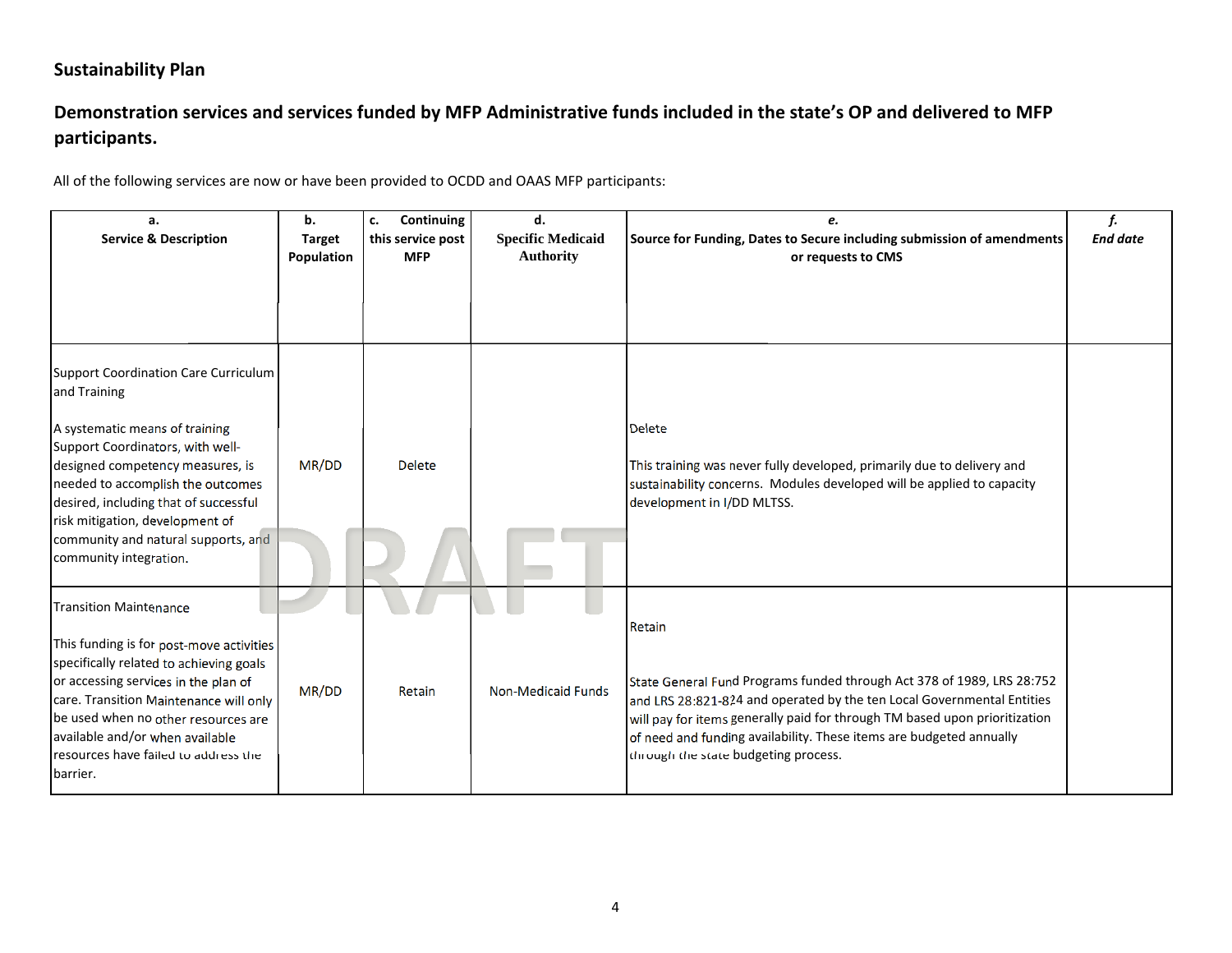# Demonstration services and services funded by MFP Administrative funds included in the state's OP and delivered to MFP **participants.**

| a.<br><b>Service &amp; Description</b>                                                                                                                                                                                                        | b.<br><b>Target</b> | Continuing<br>c.<br>this service post                                                       | d.<br><b>Specific Medicaid</b>                           | e.<br>Source for Funding, Dates to Secure including submission of amendments                                                                                                                                                 | f.<br><b>End date</b> |
|-----------------------------------------------------------------------------------------------------------------------------------------------------------------------------------------------------------------------------------------------|---------------------|---------------------------------------------------------------------------------------------|----------------------------------------------------------|------------------------------------------------------------------------------------------------------------------------------------------------------------------------------------------------------------------------------|-----------------------|
|                                                                                                                                                                                                                                               | Population          | <b>MFP</b>                                                                                  | <b>Authority</b>                                         | or requests to CMS                                                                                                                                                                                                           |                       |
| Community Living Training &<br>Assistance (CLTA)<br>Funding for pre-move activities,<br>transportation, securing housing,<br>identification documents, and needed<br>home items for My Place participants.                                    | PD/Elder            | Will be<br>maintained by<br>MCO through<br>contract and "in<br>Lieu" of services<br>clause. | Medicaid funds under<br>1915(b) (c) waivers<br>services. | Retain<br>MCO will have an in "lieu" of over and above waiver clause in the contract<br>which will cover any needed cost otherwise not covered by a waiver service<br>to assist with maintaining placement in the community. | 12/31/2018            |
| <b>OAAS Provider Roundtables</b><br>This proposal encourages providers to<br>share information with each other and<br>to provide program evaluation<br>feedback to the demonstration in<br>order to assist in improving transition<br>policy. | PD/Elder            | Delete                                                                                      |                                                          | <b>Delete Service</b><br>This will be the responsibility of the Managed Care Organization. This<br>administrative support was not used frequently because Medicaid<br>transition services are available.                     |                       |
| <b>Health Care Communication</b><br>Assistance for people who do not<br>speak English.                                                                                                                                                        | PD/Elder            | Delete                                                                                      |                                                          | <b>Delete Service</b><br>This will be the responsibility of the MCO. This administration support was<br>not used frequently because Medicaid transition services are available.                                              |                       |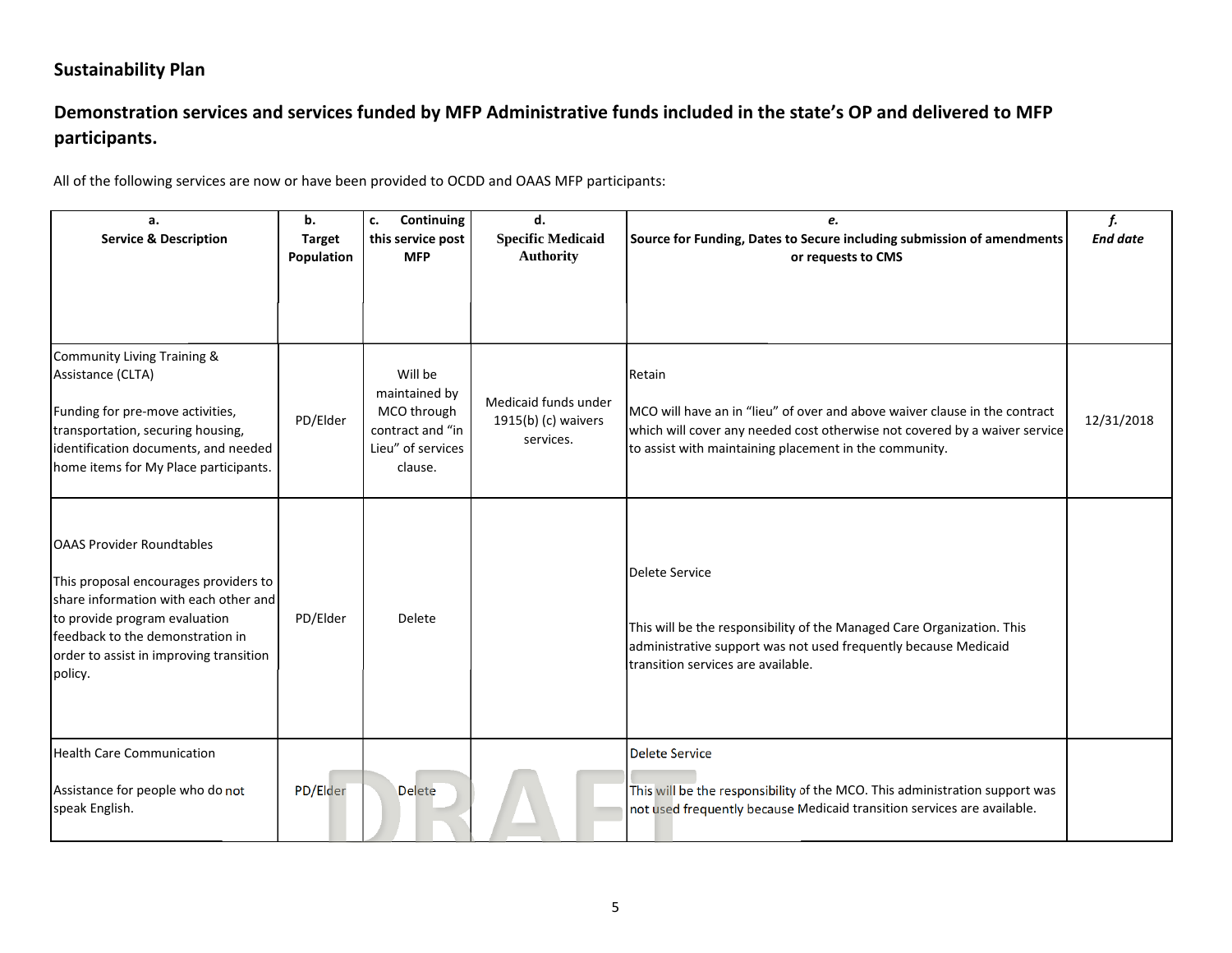# Demonstration services and services funded by MFP Administrative funds included in the state's OP and delivered to MFP **participants.**

| a.<br><b>Service &amp; Description</b>                                                                                                                                                                                                                                                                                               | ь.<br><b>Target</b><br><b>Population</b> | <b>Continuing</b><br>c.<br>this service post<br><b>MFP</b> | d.<br><b>Specific Medicaid</b><br><b>Authority</b> | e.<br>Source for Funding, Dates to Secure including submission of amendments<br>or requests to CMS                                                                                                                                           | f.<br><b>End date</b> |
|--------------------------------------------------------------------------------------------------------------------------------------------------------------------------------------------------------------------------------------------------------------------------------------------------------------------------------------|------------------------------------------|------------------------------------------------------------|----------------------------------------------------|----------------------------------------------------------------------------------------------------------------------------------------------------------------------------------------------------------------------------------------------|-----------------------|
| <b>Legal Consultation</b><br>Payment for attorney fees, filings, and<br>notary to resolve legal barriers to<br>transition.                                                                                                                                                                                                           | PD/Elder                                 | <b>Delete</b>                                              |                                                    | <b>Delete Service</b><br>The administrative support has been successful in facilitating transitions.<br>Community resources such as legal aid have also been utilized by<br>administrative support successfully on the participant's behalf. |                       |
| Physician Consultation<br>Assistance for transition planning and<br>completion of documents (90L)                                                                                                                                                                                                                                    | PD/Elder                                 | Delete                                                     |                                                    | Delete service<br>Discontinued in 2013 due to a lack of use.                                                                                                                                                                                 |                       |
| <b>Transition Maintenance</b><br>This funding is for post-move activities<br>specifically related to achieving goals<br>or accessing services in the plan of<br>care. Transition Maintenance will only<br>be used when no other resources are<br>available and/or when available<br>resources have failed to address the<br>barrier. | PD/Elder                                 | Retain                                                     | 1915(b)(c) plus in lieu                            | Retain<br>MCO will have an in "lieu" of over and above waiver clause in the contract<br>which will cover any needed cost otherwise not covered by a waiver service<br>to assist with maintaining placement in the community.                 | 12/31/2019            |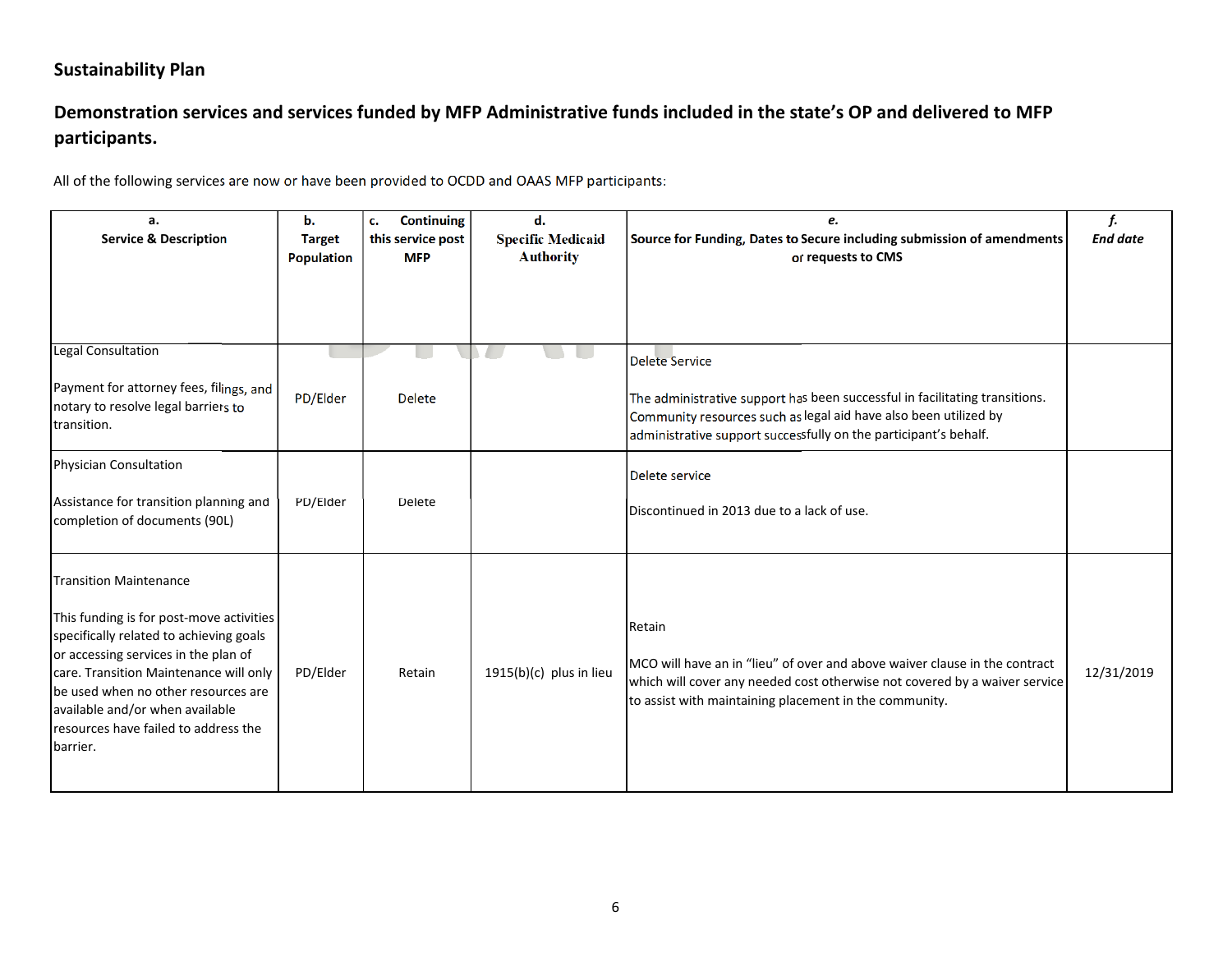# Demonstration services and services funded by MFP Administrative funds included in the state's OP and delivered to MFP **participants.**

| a.<br><b>Service &amp; Description</b>                                                                                                                                                                                                                                                                                                                                                                                                                                                                                                      | b.<br><b>Target</b><br>Population | Continuing<br>c.<br>this service post<br><b>MFP</b> | d.<br><b>Specific Medicaid</b><br><b>Authority</b> | e.<br>Source for Funding, Dates to Secure including submission of amendments<br>or requests to CMS                                                                                                                                                                                                                                                                                                                                  | f.<br><b>End date</b> |
|---------------------------------------------------------------------------------------------------------------------------------------------------------------------------------------------------------------------------------------------------------------------------------------------------------------------------------------------------------------------------------------------------------------------------------------------------------------------------------------------------------------------------------------------|-----------------------------------|-----------------------------------------------------|----------------------------------------------------|-------------------------------------------------------------------------------------------------------------------------------------------------------------------------------------------------------------------------------------------------------------------------------------------------------------------------------------------------------------------------------------------------------------------------------------|-----------------------|
| <b>Support Coordination Training Module</b><br>Support Coordinators have been<br>participating in a series of trainings<br>since 2009 on the "Curriculum Design<br>and Development of "Train the<br>Trainer" Core "FOCUS" Training<br>Curriculum: Person Centered<br>Assessment, Care Planning, Transition<br>Action Planning, Advocacy,<br>Community Resource Development,<br>including but not limited to affordable<br>housing, as well as designing Quality<br>and Competency Standards as a<br>component of the "FOCUS"<br>Curriculum. | PD/Elder                          | <b>Delete</b>                                       | 1915(b)(c)                                         | <b>Delete</b><br>OAAS will be migrating to a MLTSS model with an anticipated start date of<br>October 1, 2015. That said, this service will no longer be relevant for<br>Support Coordinator but will be needed and funded under an Assessor's<br>training module with OAAS administrative staff training the contracted<br>assessor's staff on how to conduct appropriate MDS-HC assessments on all<br>potential MFP participants. | 9/30/2019             |
| <b>Assessor Training Module</b>                                                                                                                                                                                                                                                                                                                                                                                                                                                                                                             | PD/Elder                          |                                                     | 1915(b)(c)                                         | Training will be needed and funded under an Assessor's training module<br>with OAAS administrative staff training the contracted assessor's staff on<br>how to conduct appropriate MDS-HC assessments on all potential MFP<br>participants.                                                                                                                                                                                         | 12/31/2019            |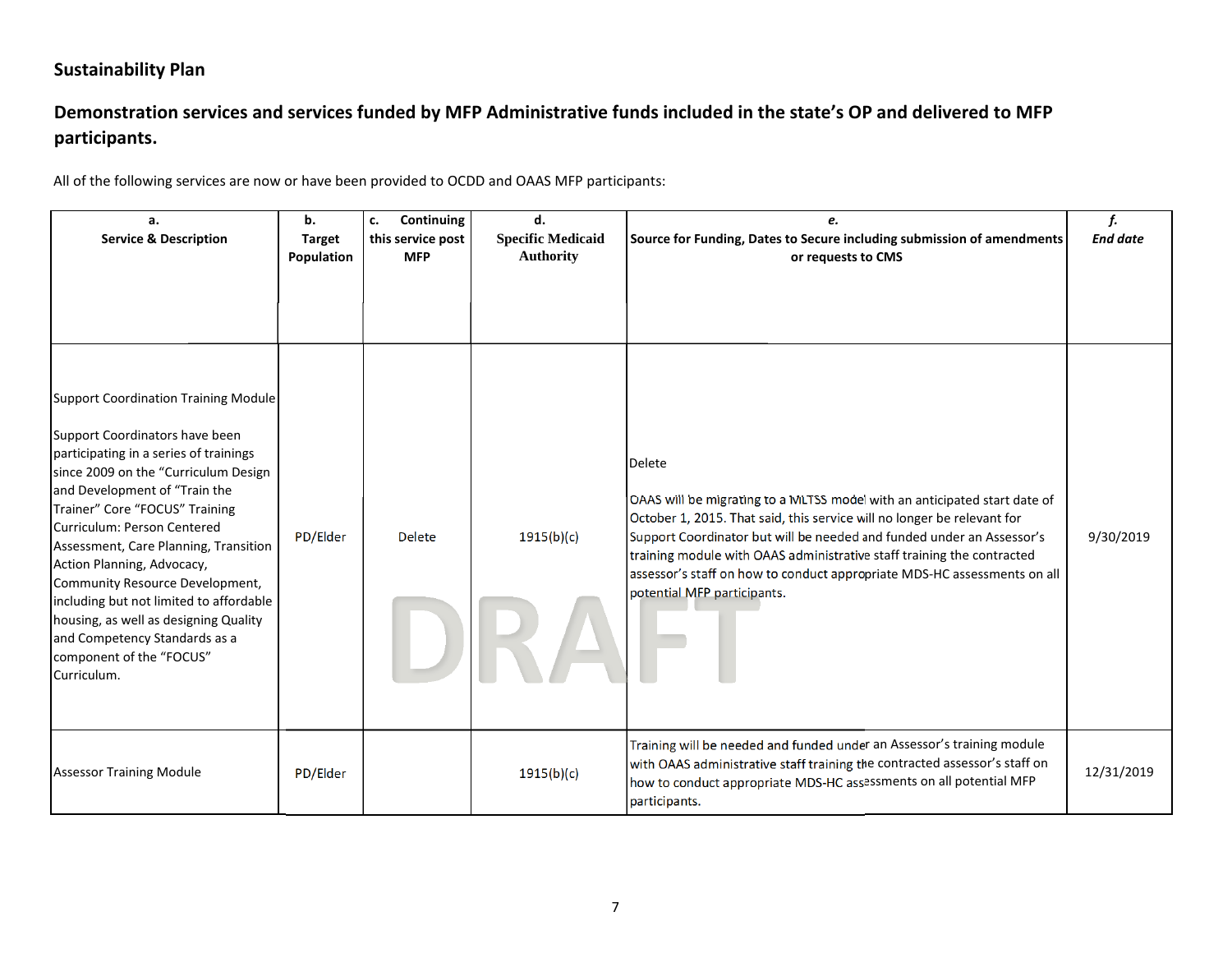# Demonstration services and services funded by MFP Administrative funds included in the state's OP and delivered to MFP **participants.**

| a.<br><b>Service &amp; Description</b>                                                                                                                                           | b.<br><b>Target</b><br>Population | Continuing<br>c.<br>this service post<br><b>MFP</b> | d.<br><b>Specific Medicaid</b><br><b>Authority</b> | e.<br>Source for Funding, Dates to Secure including submission of amendments<br>or requests to CMS                                                                                                                                                                                                                                                                                                                                                                                                              | f.<br><b>End date</b> |
|----------------------------------------------------------------------------------------------------------------------------------------------------------------------------------|-----------------------------------|-----------------------------------------------------|----------------------------------------------------|-----------------------------------------------------------------------------------------------------------------------------------------------------------------------------------------------------------------------------------------------------------------------------------------------------------------------------------------------------------------------------------------------------------------------------------------------------------------------------------------------------------------|-----------------------|
| MLTSS Training OAAS Staff, Providers<br>and MCOs<br>Training of OAAS administrative staff<br>of overseeing MCO contract and<br>ensuring contractual outcomes are<br>lmet.        | PD/Elder                          |                                                     | 1915(b)(c)                                         | OAAS staff, MCO staff and providers will need training on how MLTSS<br>operates and monitoring contracts to ensure benchmarks and outcomes<br>are met.                                                                                                                                                                                                                                                                                                                                                          | 9/30/2019             |
| Louisiana Housing Search.org<br>LAHousingSearch.org is a dynamic and<br>interactive housing locator that is free<br>and voluntary for landlords to list<br>available properties. | PD/Elder                          | <b>Delete</b>                                       |                                                    | Deleted in 2013<br>The OAAS was able to petition the Louisiana Housing Corporation and its<br>board of directors into taking over the funding for this vital housing locator<br>tool furthering its sustainability and future usage. All OAAS transition<br>coordinators continue to use the site as a locator for available affordable,<br>accessible housing options for participants requiring housing to transition.<br>It is also marketed to Nursing Facility staff and support coordination<br>agencies. |                       |
| <b>Transition Coordination and field</b><br>support to MCO                                                                                                                       | PD/Elder                          | <b>Delete</b>                                       |                                                    | <b>Delete</b><br>The role and function of the transition coordinators will eventually be<br>transferred to the MCO care coordinators and will be monitored through<br>an array of reports that the MCO will be responsible for providing to MFP<br>admin staff for monitoring and compliance with contract as it pertains to<br>MFP.                                                                                                                                                                            | 12/31/2019            |